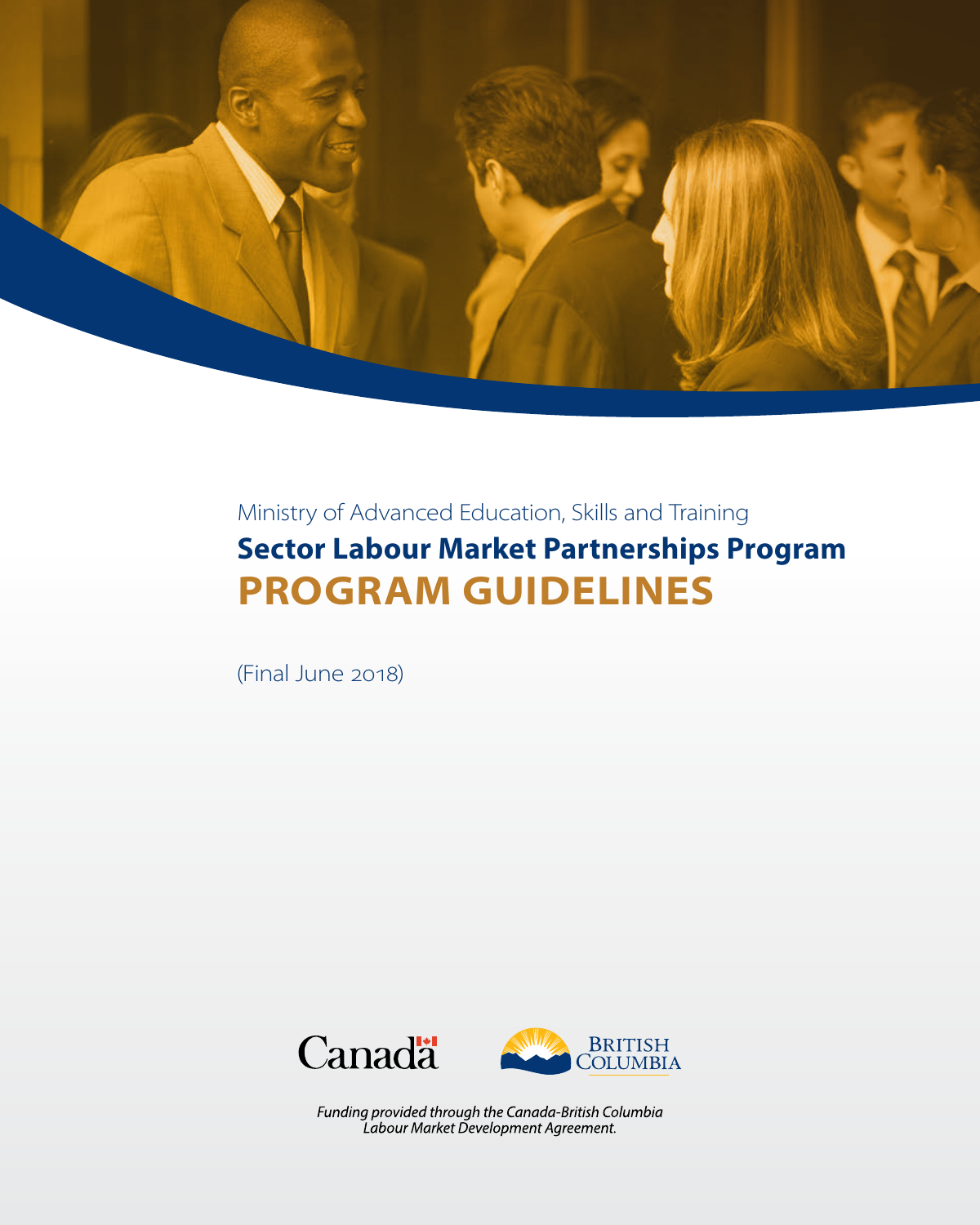

Copyright © 2018, Province of British Columbia. All rights reserved.

This material is owned by the Government of British Columbia and protected by copyright law. It may not be reproduced or redistributed without the prior written permission of the Province of British Columbia.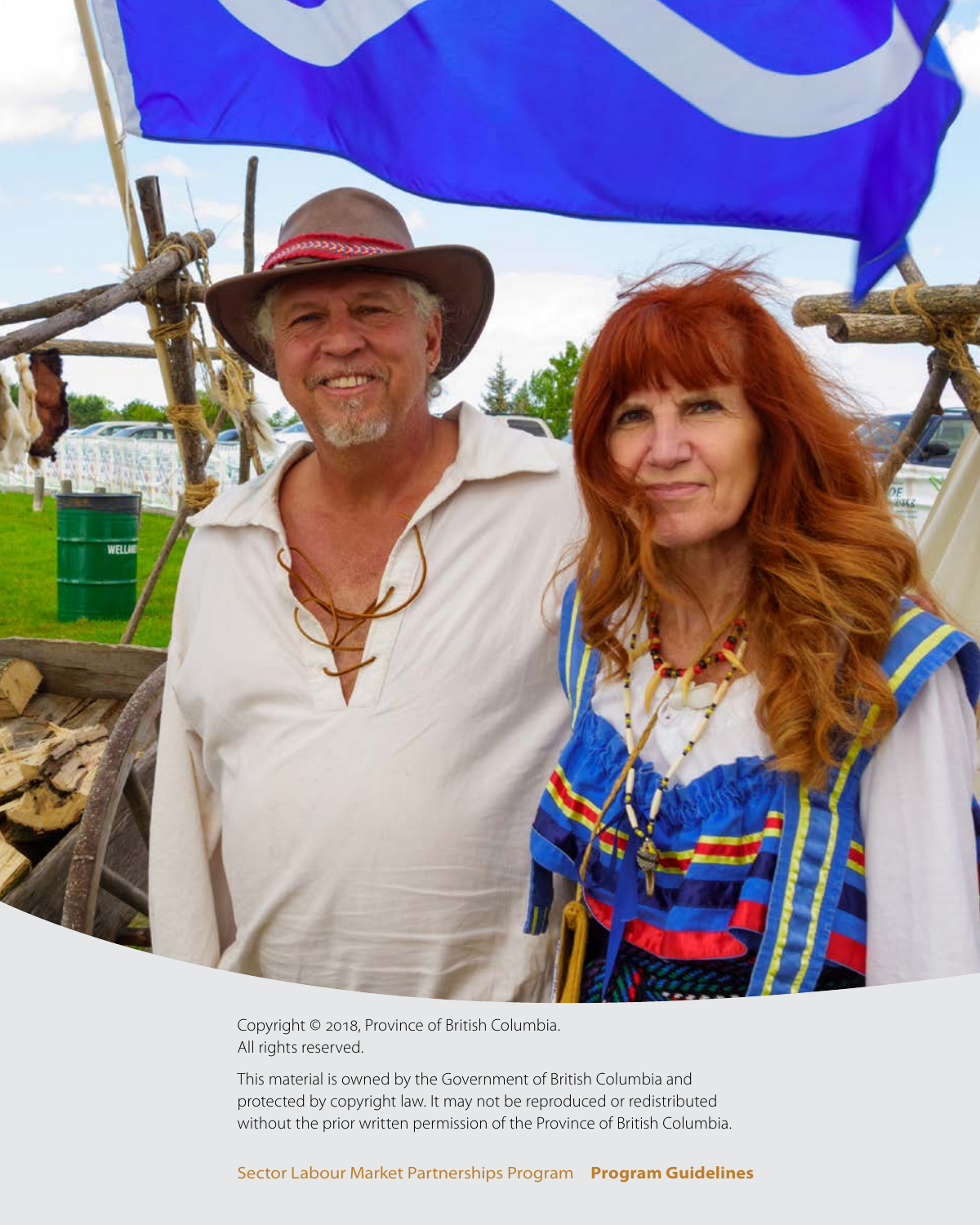# **TABLE OF CONTENTS**

| About the Sector Labour Market Partnerships Program? ii |
|---------------------------------------------------------|
|                                                         |
|                                                         |
|                                                         |
|                                                         |
|                                                         |
|                                                         |
|                                                         |
|                                                         |
|                                                         |
|                                                         |
|                                                         |
|                                                         |
|                                                         |
|                                                         |
|                                                         |
|                                                         |
|                                                         |
|                                                         |
|                                                         |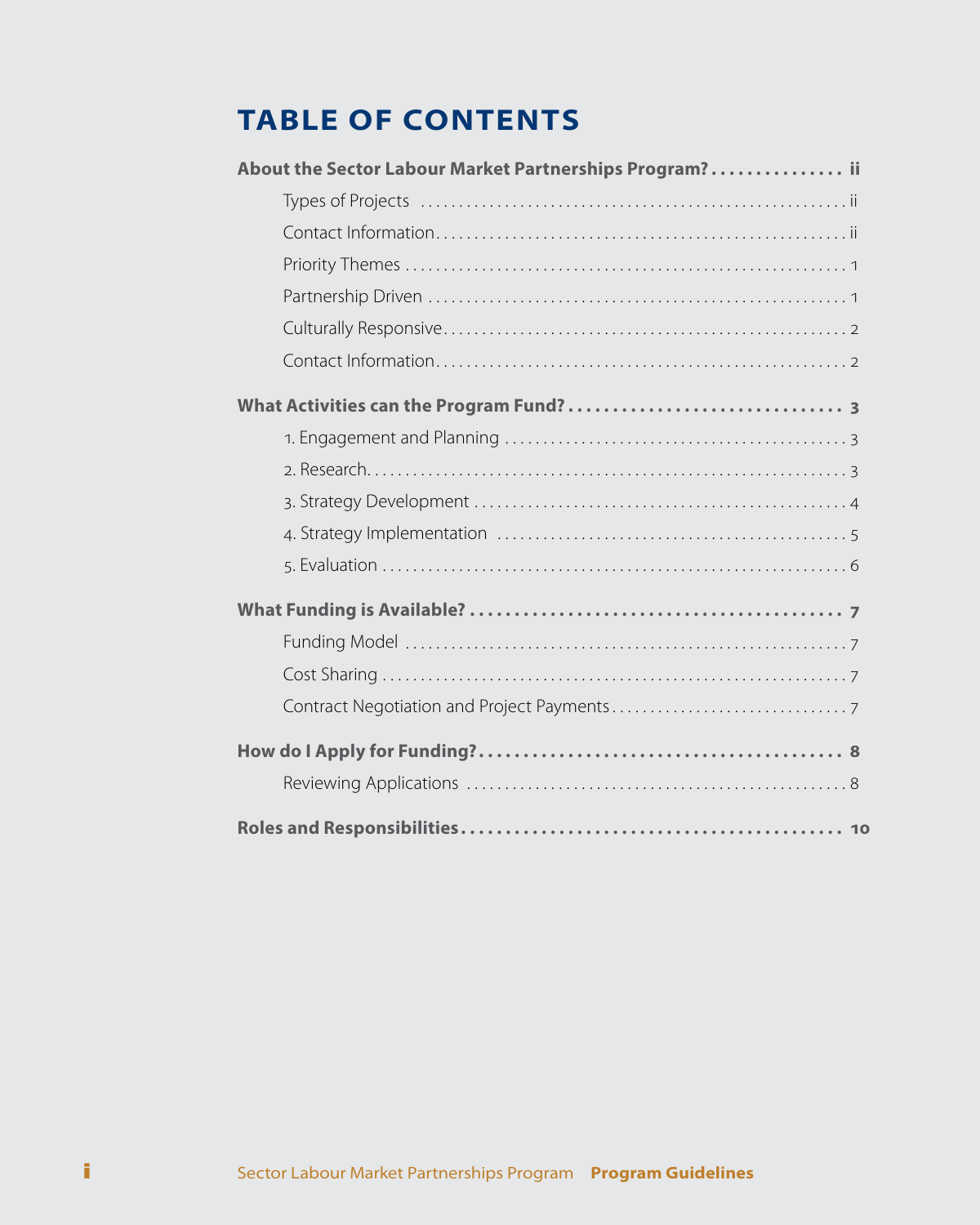## <span id="page-3-0"></span>**ABOUT THE SECTOR LABOUR MARKET PARTNERSHIPS PROGRAM?**

This document provides an overview of the Sector Labour Market Partnerships (SLMP) program. It also provides potential applicants with information to develop projects proposals. You are encouraged to contact the SLMP program before applying to determine whether a proposed project is eligible for funding and to discuss the application process.

The Sector Labour Market Partnerships (SLMP) program provides funding to organizations within an economic sector, region<sup>1</sup>, or population<sup>2</sup> to develop projects that help respond to workforce challenges.

The SLMP program is not designed to meet immediate, individual employer needs, but to support long term, strategic, and sustainable workforce solutions.

Interested applicants are encouraged to explore the program's active projects and completed reports through these links:

- *[List of active projects](https://www.workbc.ca/getmedia/6dceaf3c-f242-414b-9c9c-2aa4b07520a4/Sector-LMP-Active-Projects.pdf.aspx)*
- *[Examples of completed projects](https://www.workbc.ca/Labour-Market-Industry/Sector-Labour-Market-Partnerships-Program/Sector-Labour-Market-Partnerships-Reports.aspx)*

## **Types of Projects**

Workforce challenges are often addressed through the following sequence of projects; however, an applicant may not need to undertake all of them. SLMP staff will help identify the appropriate starting point in this sequence based on the applicant's needs.

- 1. Engagement and planning
- 2. Labour market research to understand and validate workforce issues
- **3.** Develop workforce strategies
- 4. Implement workforce strategies
- **5.** Evaluate workforce strategies

### **Contact Information**

For more information about the SLMP Program, please visit our *[website](https://www.workbc.ca/Labour-Market-Industry/Sector-Labour-Market-Partnerships-Program.aspx)*.

If you have additional questions about the SLMP Program, email *[LabourMarketPartnerships@gov.bc.ca](mailto:LabourMarketPartnerships@gov.bc.ca)*, a and a staff member will contact you.

- 1 *[BC's economic development regions.](https://www2.gov.bc.ca/gov/content/employment-business/economic-development/plan-and-measure/bc-economic-atlas)*
- 2 Population refers to a specific group of people such as the Indigenous people of BC or to a specific population working in an economic sector, e.g.: women working in construction.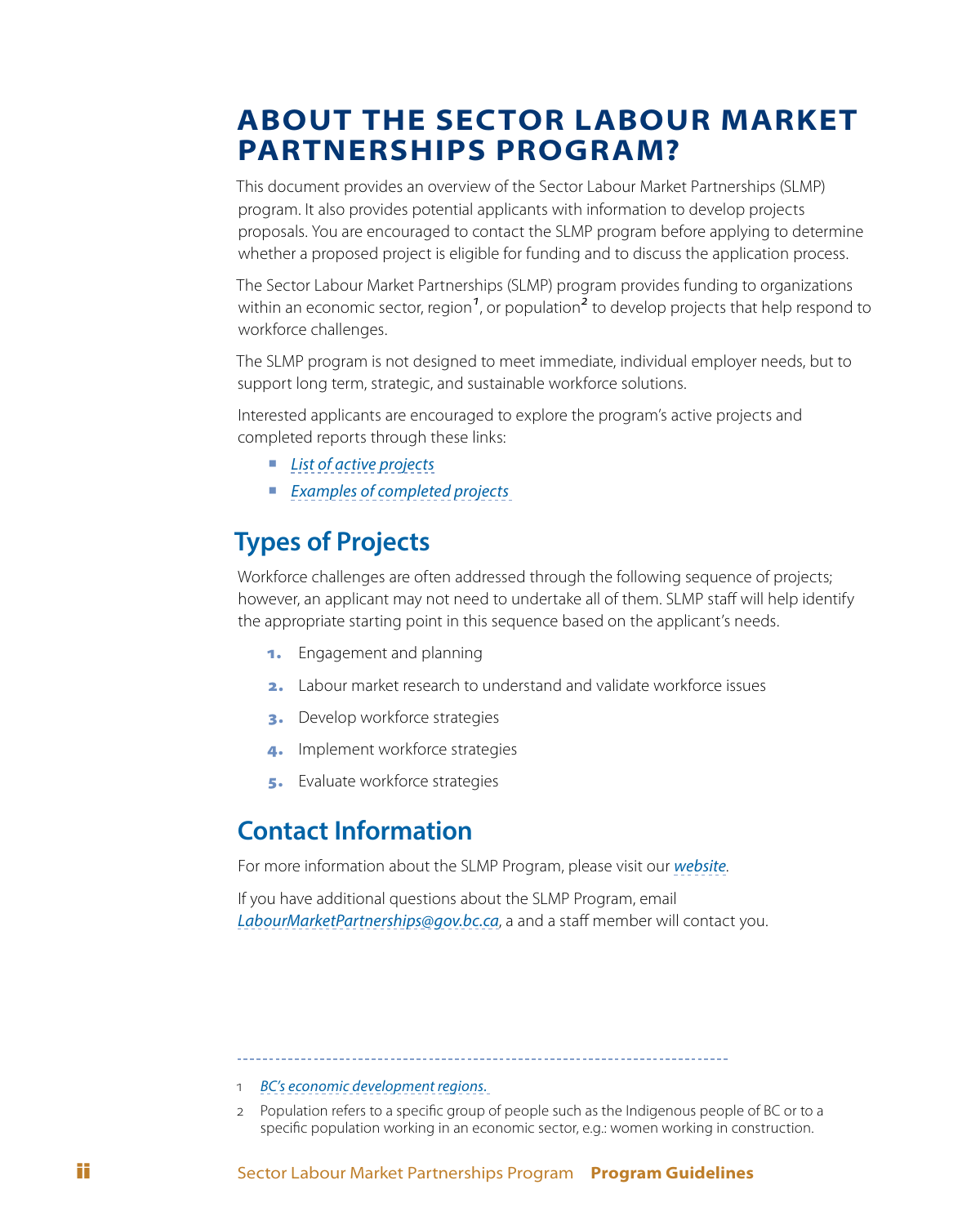## <span id="page-4-0"></span>**Priority Themes**

The following major workforce development themes have been identified in SLMP projects:

- Recruitment and retention of youth (aged 15 to 29)
- **•** Diversity and inclusion in the workplace
- New employment structures such as short-term contracts in the 'gig' economy
- The impacts of technology and automation in the workplace

While the SLMP program is open to exploring all workforce issues, interested applicants are encouraged to clearly indicate if one or more of the above themes are included in their proposal.

## **Partnership Driven**

The SLMP program supports projects led by collaborative partnerships of individuals representative of a sector.

Members of the partnership will form a Governance Committee to provide project oversight and input, and endorse project deliverables and outcomes. The Committee should have the relevant expertise to identify and address workforce challenges.

Governance Committees do not need to be established before applying for funding. Committees are often developed as part of an Engagement and Planning project and may persist through subsequent SLMP projects. SLMP staff can provide guidance on how to develop and maintain an effective project Governance Committee once funding is approved.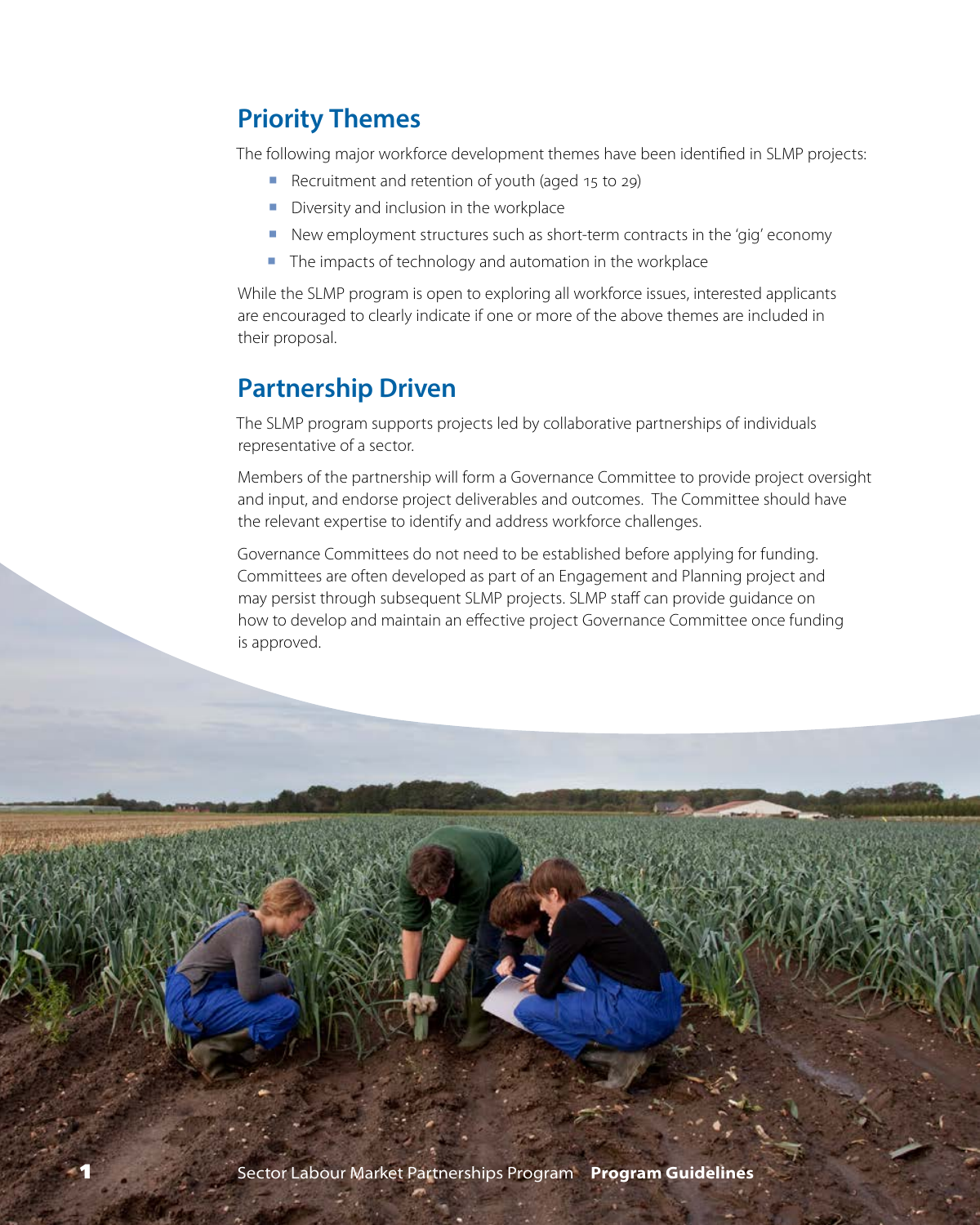## <span id="page-5-0"></span>**Culturally Responsive**

SLMP staff is committed to working in culturally responsive ways with Indigenous organizations and communities. The following statement of intent guides all staff work:

*We are committed to working collaboratively with our partners to help ensure everyone benefits from economic activity in British Columbia. We are continually working to increase cultural-responsiveness of our staff, our policies and our processes.*

*We acknowledge the historical and continuing impacts of colonization and recognize the importance of culture and lands for Indigenous peoples. We are committed to an approach that honours the United Nations Declaration on the Rights of Indigenous Peoples (UNDRIP) and the Truth and Reconciliation Commission Calls to Action.* 

*As part of this commitment, we will take the time to build strong relationships of mutual respect and trust, and to work and learn together in a culturally humble way. Through flexibility in our program delivery and honouring of Indigenous approaches, we aim to reduce barriers to success and to promote cultural safety for our Indigenous partners and employees.*

For projects that are not led by an Indigenous partner, SLMP staff is able to suggest ways to ensure a culturally safe environment for Indigenous representatives.

## **Contact Information**

For more information, please visit the SLMP Program *[website](https://www.workbc.ca/Labour-Market-Industry/Sector-Labour-Market-Partnerships-Program.aspx)*.

If you have questions about the SLMP Program, email *[LabourMarketPartnerships@gov.bc.ca](mailto:LabourMarketPartnerships@gov.bc.ca)*.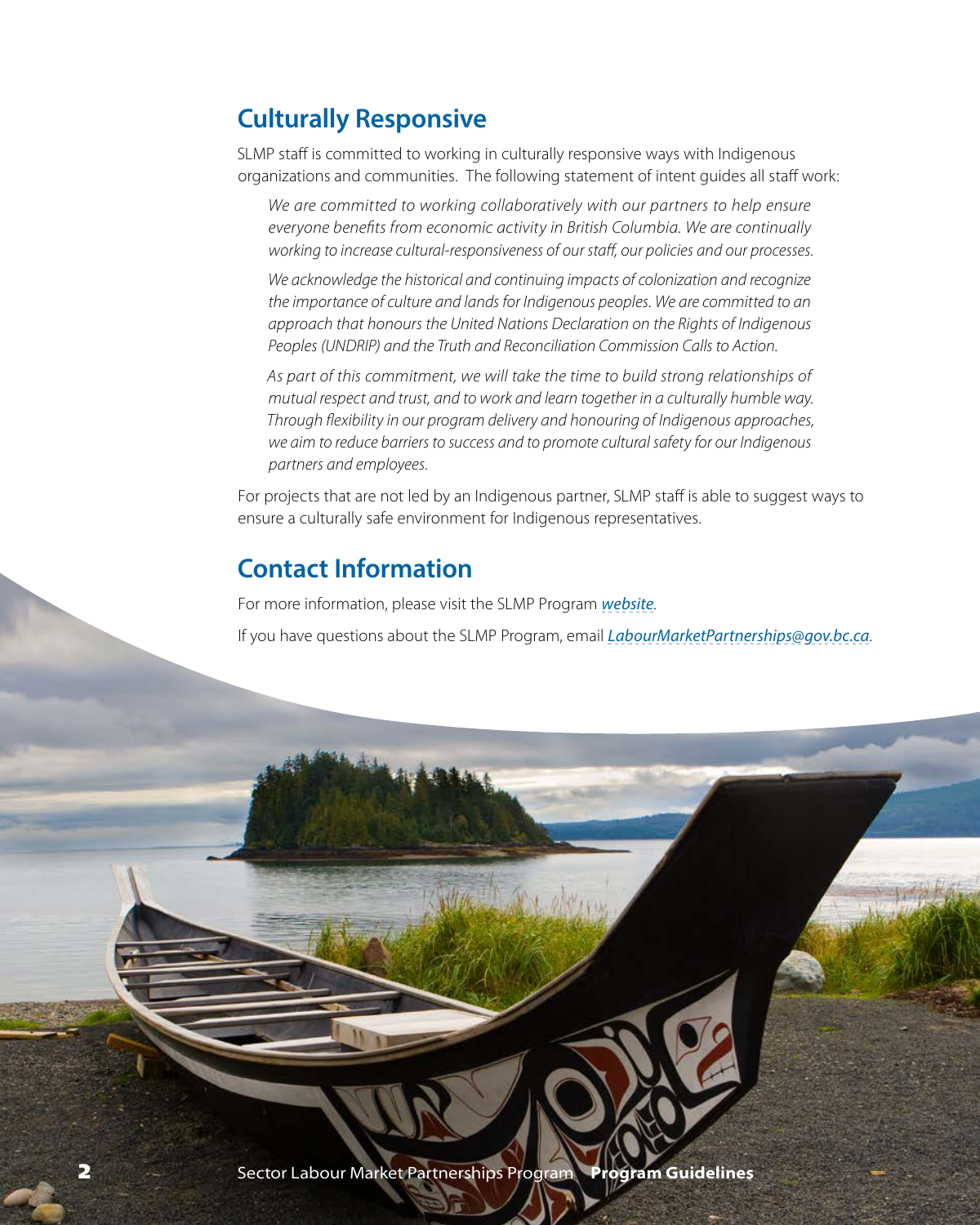## <span id="page-6-0"></span>**WHAT ACTIVITIES CAN THE PROGRAM FUND?**

The SLMP program funds the following five types of projects. Project timelines may vary from less than six months for Engagement and Planning projects to over two years for Strategy Implementation projects.

### 1. **Engagement and Planning**

Engagement and Planning projects help bring sectors together to identify workforce challenges and priorities, and to create Governance Committees to lead future SLMP projects.

Engagement and Planning projects help answer the following questions:

- **Who are our key stakeholders?**
- ¡ What are our primary workforce development concerns?
- How do we make sure a full range of perspectives is represented?
- Who will be part of the Governance Committee?
- ¡ What are our expected outcomes and timelines for future SLMP projects?

If the answers to these questions are already known, an Engagement and Planning project may not be necessary.

An Engagement and Planning project helps you build agreement on issues and priorities, and how to address them. Expected outcomes include:

- Establishing a Governance Committee to support subsequent SLMP projects, such as research and strategy development projects.
- Identifying key participants and their input.

### 2. **Research**

Research projects help develop workforce strategies and provide input into labour market reports.

Research projects may use quantitative and qualitative research methodologies and should be guided by generally accepted research practices, and professional and ethical standards. For any research related to Indigenous people, consideration should be given to OCAP®*<sup>3</sup>* principles and other approaches, such as those outlined in Chapter 9 of the Tri-Council .<br>Policy Statement<sup>4</sup> on the ethics of research involving Indigenous peoples in Canada.

- 3 *[Ownership, Control, Access and Possession \(OCAP™\)](http://fnigc.ca/sites/default/files/docs/ocap_path_to_fn_information_governance_en_final.pdf)*: The Path to First Nations Information Governance
- 4 *[Tri Council Policy Statement Chapter 9](http://www.pre.ethics.gc.ca/eng/policy-politique/initiatives/tcps2-eptc2/chapter9-chapitre9/)*: Research Involving the First Nations, Inuit and Metis Peoples of Canada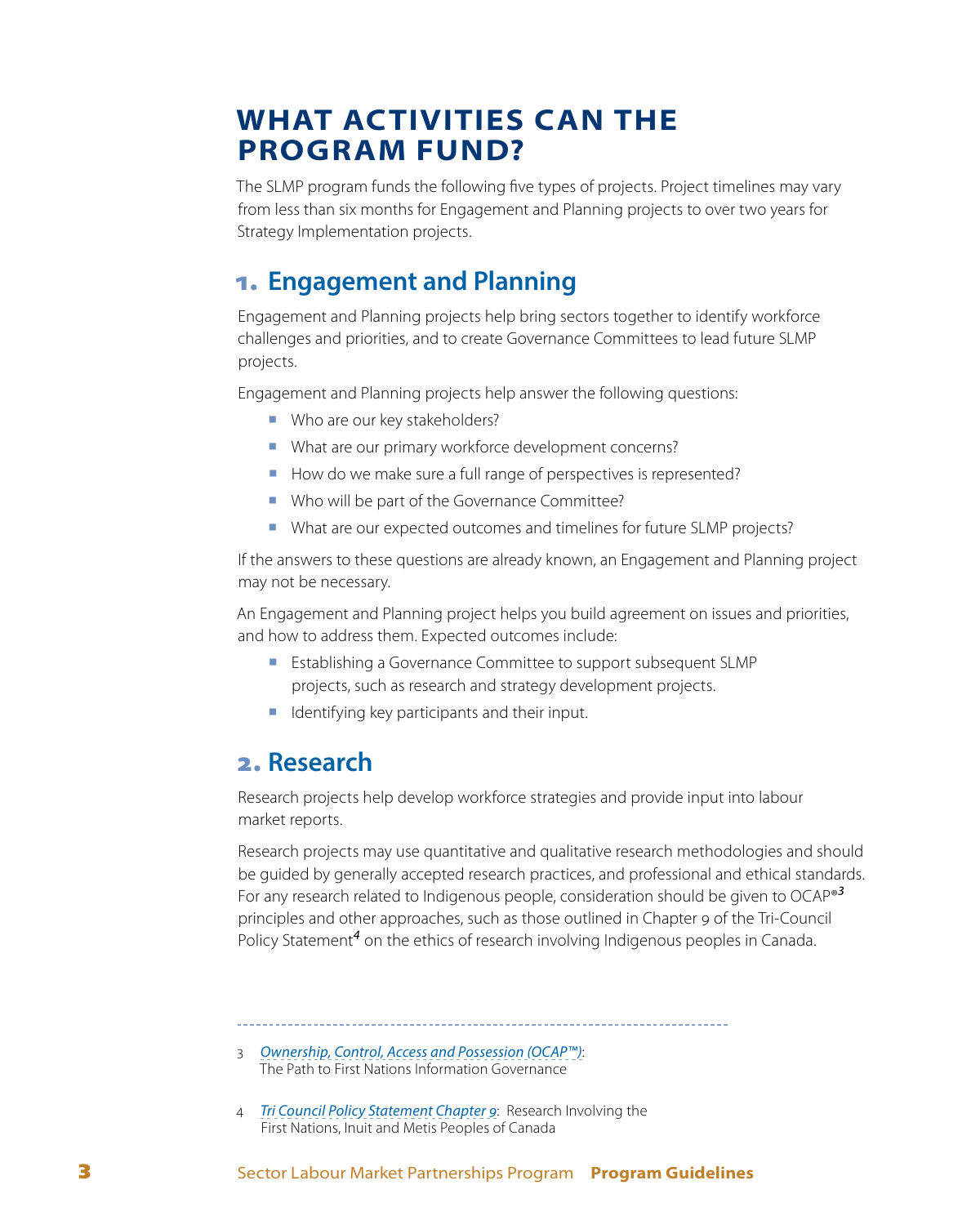<span id="page-7-0"></span>SLMP staff are mindful of the importance of cultural knowledge and intellectual property. SLMP staff will work to support research approaches that are respectful, relevant, and culturally safe.

Research projects help you answer the following questions:

- What are our current and future workforce needs?
- What are the major pressures facing our workforce? What are their causes and possible solutions?
- How does culture or Indigenous identity affect our workforce outcomes and participation rates?
- How does our sector-wide workplace culture affect attraction, retention and career-advancement of our workforce?
- How are our employers addressing recruitment, retention and career advancement of equity-seeking groups?

If robust research is already available to develop a workforce strategy, a research project may not be necessary.

A research project can deepen the understanding of workforce challenges and help understand how best to address them. SLMP staff recognize there are a variety of ways to present and share research. Expected outcomes include:

- A comprehensive labour market report.
- Recommendations to the Governance Committee on how to address workforce challenges.

### 3. **Strategy Development**

Workforce strategies are developed based on labour market research. Guided by a Governance Committee, Strategy Development projects provide an opportunity to fully consider options to address workforce challenges.

Strategy development projects help you answer the following questions:

- What options do we have to address our workforce challenges?
- What results do we want to achieve? What activities will help us achieve them?
- How can our workforce strategy best meet the needs of our sector or communities?
- What resources do we need to help us achieve our intended results?
- Are there risks associated with our strategy? If so, what do we need to do to limit the impact of those risks?
- What data will we need to track to measure progress?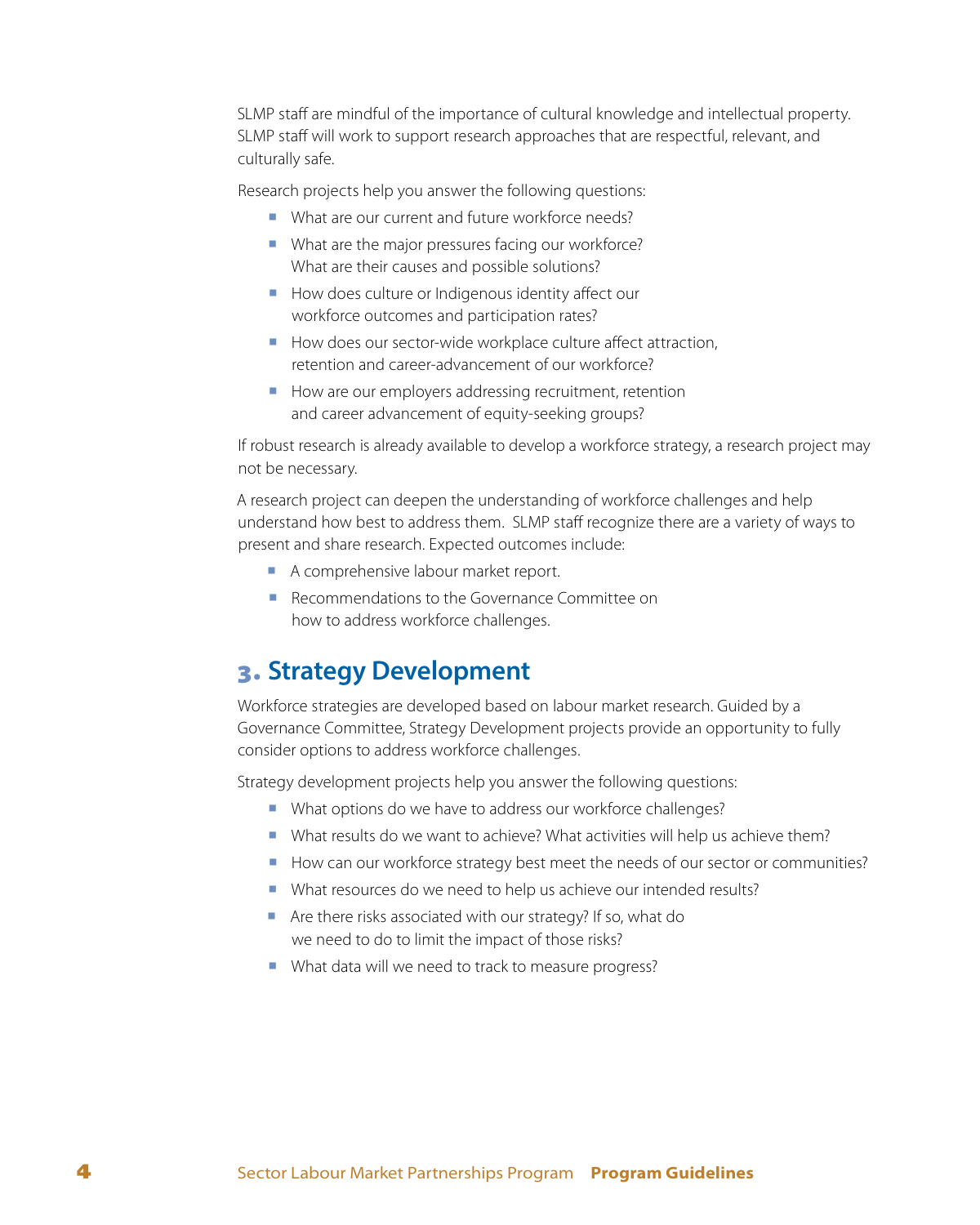<span id="page-8-0"></span>If a workforce strategy has already been developed based on solid research, a Strategy Development project may not be needed.

Completing a Strategy Development project will provide clear goals, objectives and activities that support positive change. Examples of strategy development outcomes include:

- A strategic plan with action items and timelines.
- A business plan that describes the conditions and resources needed to implement the plan, and identifies potential risks and ways to reduce the impact of them.

When developing the strategy, keep in mind that strategy implementation projects require a cash contribution from the applicant (see the Cost Sharing section on page 8).

### 4. **Strategy Implementation**

Strategy Implementation projects help the sector to test and adjust new ideas or models to address workforce challenges. Strategy Implementation projects are time-limited pilot projects; funding is not provided for ongoing operations.

Strategy Implementation projects help you answer the following questions:

- Is this project having a positive impact on our workforce challenges?
- What challenges did we experience when we implemented the pilot project? How can they be addressed?
- How will we assess the long term effectiveness of the project?
- ¡ Which parts of the project should be continued once SLMP funding ends? How will they be sustained?

Strategy Implementation projects help set the course of workforce development by exploring what works best and how to sustain the initiative. Examples of strategy implementation projects include:

- Piloting an innovative attraction and retention initiative.
- **Piloting new training delivery models.**
- Addressing a workplace bias against diversity and inclusion.

Strategy Implementation projects require a cash contribution from the applicant (see the Cost Sharing section on page 8.)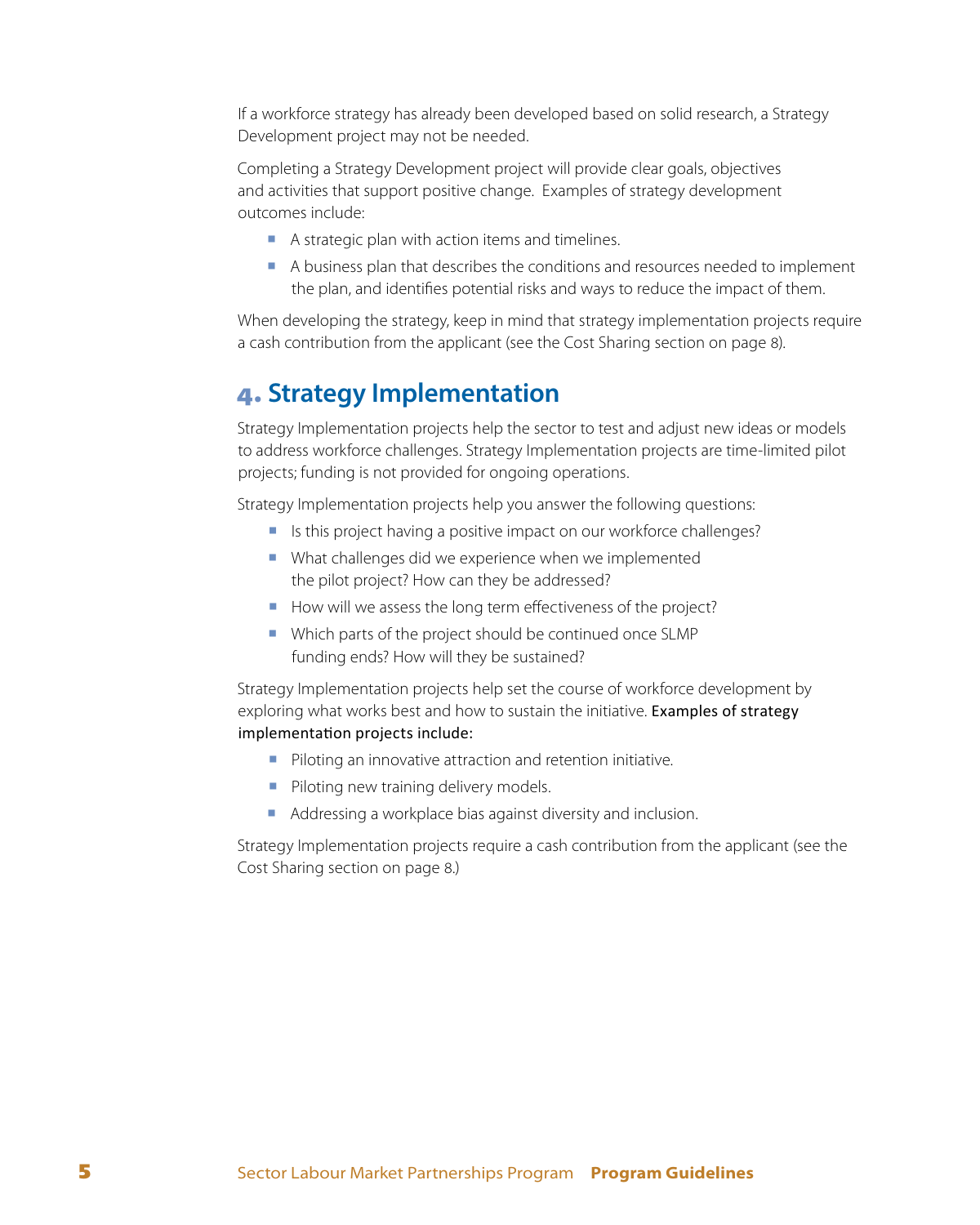### <span id="page-9-0"></span>5. **Evaluation**

Evaluation projects provide the opportunity to assess the mid- to long-term outcomes and effects of workforce strategies.

There are multiple evaluation methodologies. The SLMP team is available to discuss different approaches to ensure the applicant's needs and values are met.

Evaluation projects help you answer the following questions:

- What are the overall intended and unintended effects of the strategy?
- Are the workforce challenges being addressed or have they changed as a result of the strategy?
- ¡ What other factors need to be considered to explain the changes?
- Do we need to adjust our strategy to achieve better outcomes?

An evaluation of the strategy helps to understand if the intended results have been achieved and whether or not the strategy needs to be adjusted.

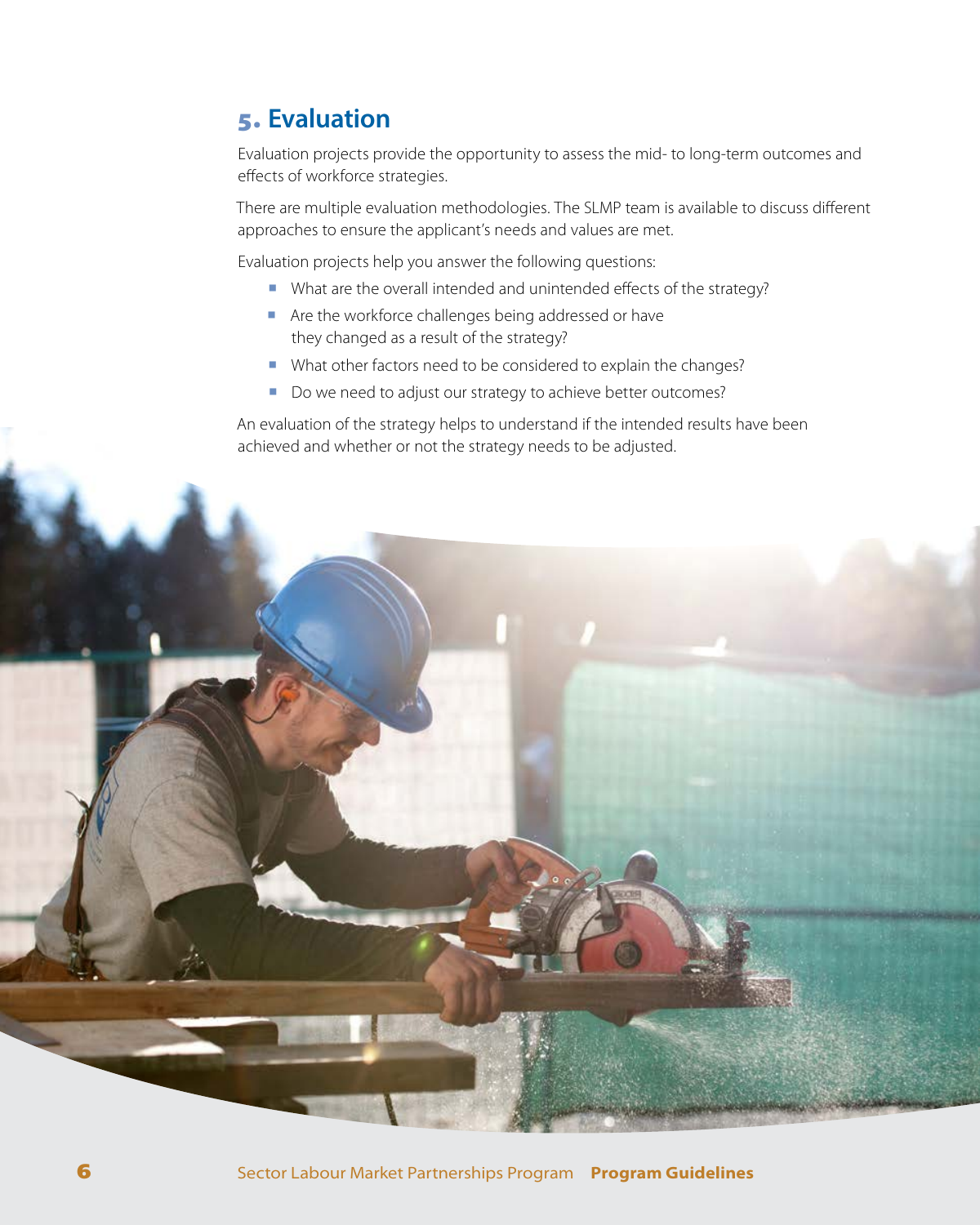# <span id="page-10-0"></span>**WHAT FUNDING IS AVAILABLE?**

### **Funding Model**

SLMP staff will work with you to develop a project budget. There is no maximum financial support per contract. Funding will be based on project requirements within available SLMP funds and priorities and may include consideration of project expenses related to Indigenous participation.

We accept applications throughout the year.

## **Cost Sharing**

All SLMP projects must secure in-kind contributions to offset project costs.

Strategy Implementation projects require an additional cash contribution. The amount of the contribution is not set, but it should reflect the applicant's readiness to invest in the proposed strategy. Applicants are invited to discuss the requirement for a cash contribution with SLMP staff.

## **Contract Negotiation and Project Payments**

Contracts are developed collaboratively. SLMP staff work with contract holders to jointly identify and describe project outcomes, deliverables, timelines and associated costs. Deliverables may include workplans, written reports, presentations and project-related resources, both in print and web formats, and other evidence of project progress.

SLMP funding is not a grant. Contract payments are based on the delivery of outcomes identified in the contract. Contract holders are provided payment only after deliverables have been submitted.

As part of the contract development process, applicants should reflect on their cash flow needs to ensure contract payments align with the timeframe for deliverables.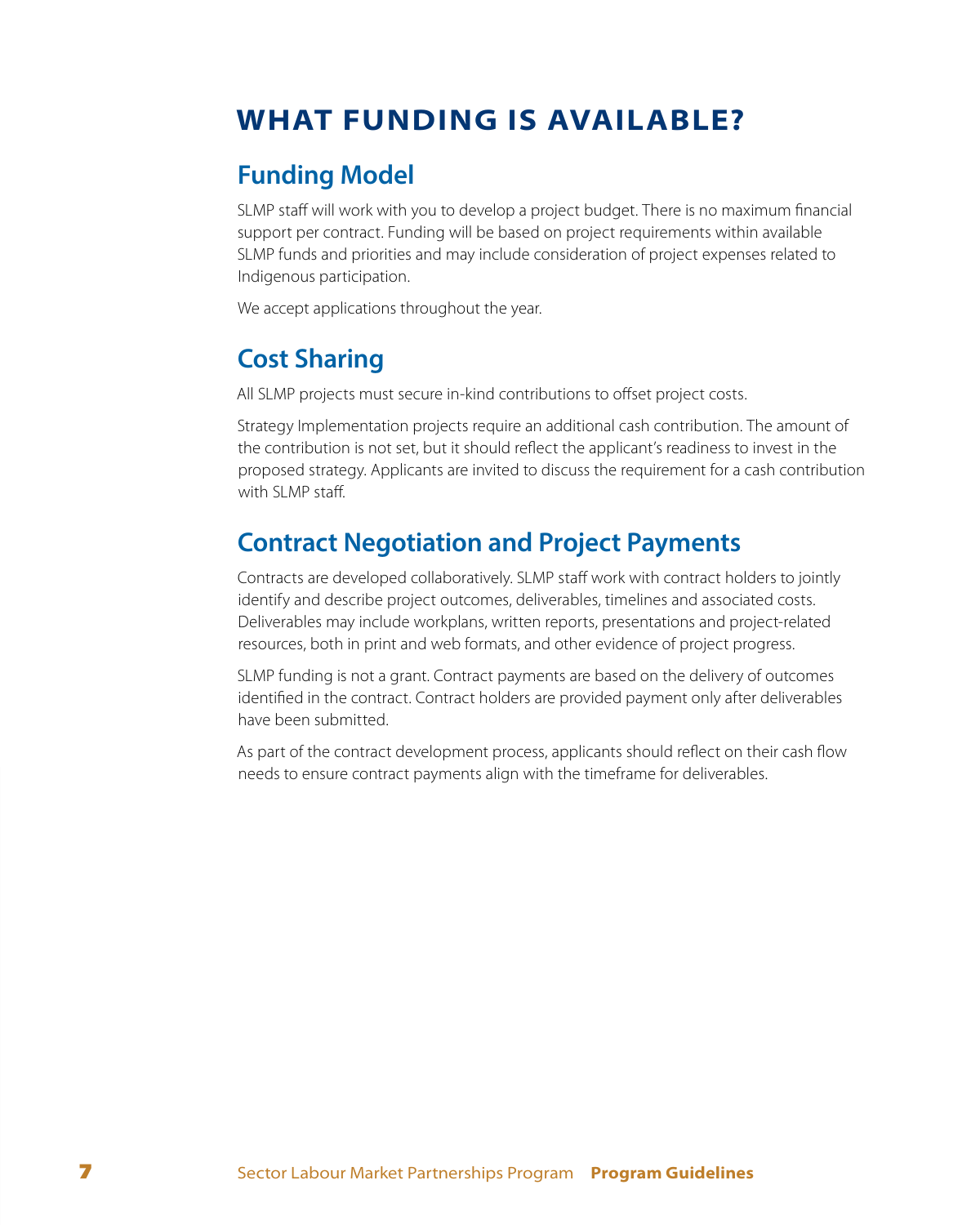# <span id="page-11-0"></span>**HOW DO I APPLY FOR FUNDING?**

Contact SLMP program staff for guidance in preparing your application. We are happy to help you navigate the application process.

If you have never worked with the SLMP program, contact us to discuss your ideas and to seek clarifications as needed.

Once ready, complete an *[application form](https://www.workbc.ca/getmedia/9546a3b1-bff8-4dae-b69a-319cd76f4321/Sector-Labour-Market-Partnerships-Application-Form.docx.aspx)* and email it to: *[LabourMarketPartnerships@gov.bc.ca](mailto:LabourMarketPartnerships@gov.bc.ca)*.

### **Reviewing Applications**

Once your application is received, SLMP staff will be in contact to discuss the proposed project in detail. Applications will not be approved or denied in whole or in part without further discussion.

Preliminary review of applications will be based on the following five factors.

#### 1. **Eligibility of Contract Holders**

*Has the application been submitted by an eligible organization?*

A wide range of organizations are eligible, including:

- **Not-for-profit organizations**
- ¡ Indigenous organizations and coalitions of First Nations
- **•** Private sector organizations
- $\blacksquare$  Public sector organizations with the following exceptions: municipal, provincial or federal governments. Crown corporations, regional districts, and health authorities may be eligible.

#### 2. **Scope**

*What is the scope of the proposed project?*

- **•** Projects should address labour market issues in sector(s), economic development region(s) and/or population(s)
- Community-based projects may not be eligible for SLMP funding. Please review the Ministry of Social Development and Poverty Reduction's community *[Labour Market Partnerships](https://www.workbc.ca/Employment-Services/Community-and-Employer-Partnerships/Labour-Market-Partnerships.aspx)* program, or contact SLMP staff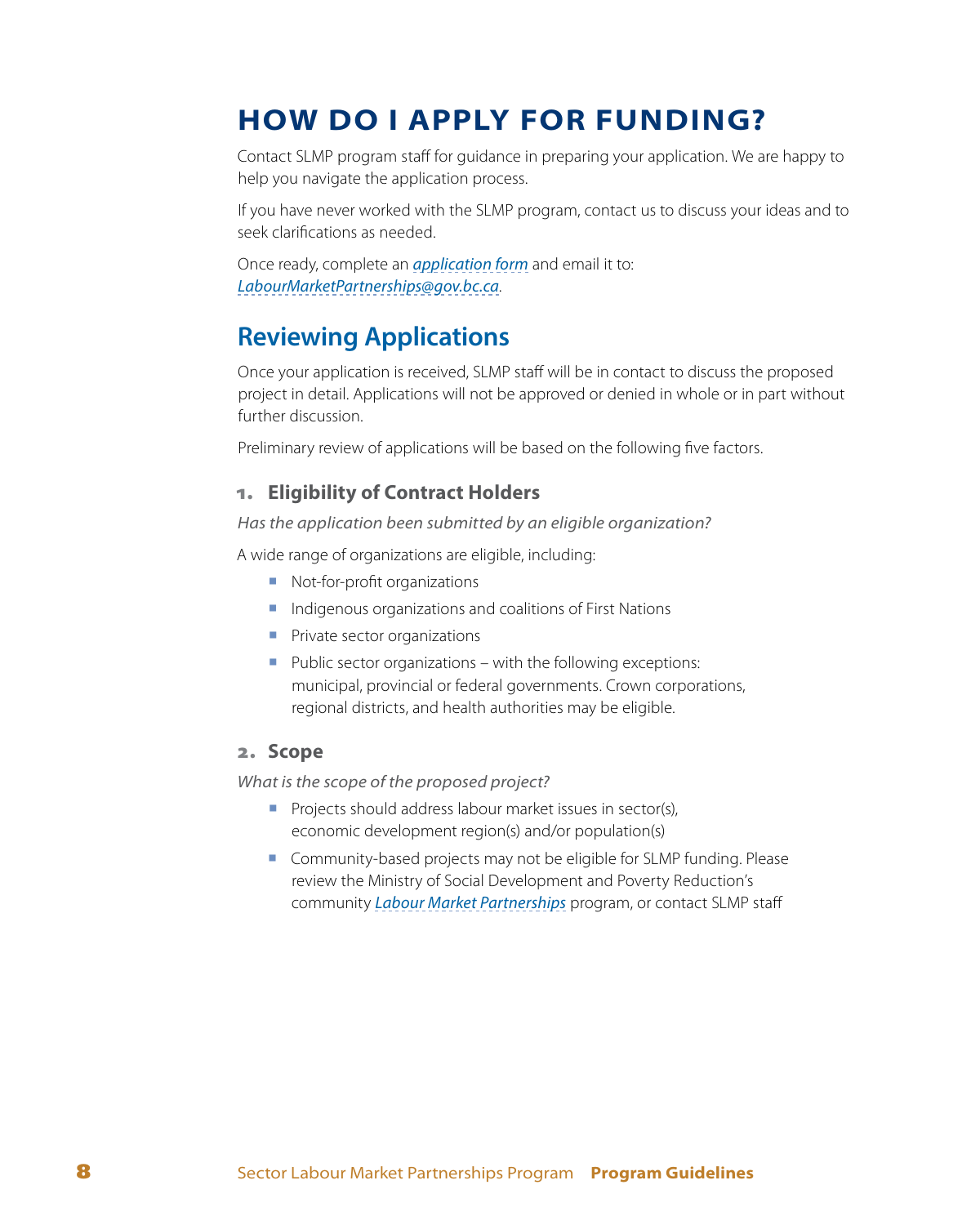#### 3. **Themes**

*Does the proposed project address one or more of the following labour market themes or other sector priorities?*

Projects that address key themes in the labour market may be given preference:

- Recruitment and retention of youth (aged 15 to 29)
- **•** Diversity and inclusion in the workplace
- New employment structures such as short term contracts and the 'gig' economy
- The impacts of technology and automation in the workplace

#### 4. **Project Based**

*Is the proposed project part of your core business?*

- **EXTENDED FUNDER IS INTERFEDED IS Intended to support projects with a defined beginning and end**
- SLMP funding cannot be used to fund the core operations of an organization

### 5. **Non-duplicative**

*Does the proposed project duplicate work that the provincial government already funds?*

- **•** Projects cannot duplicate existing work
- **•** Applicants are encouraged to identify how their proposal will add to, not duplicate, existing work. SLMP staff are available to help determine if the proposal is distinct from other labour market work

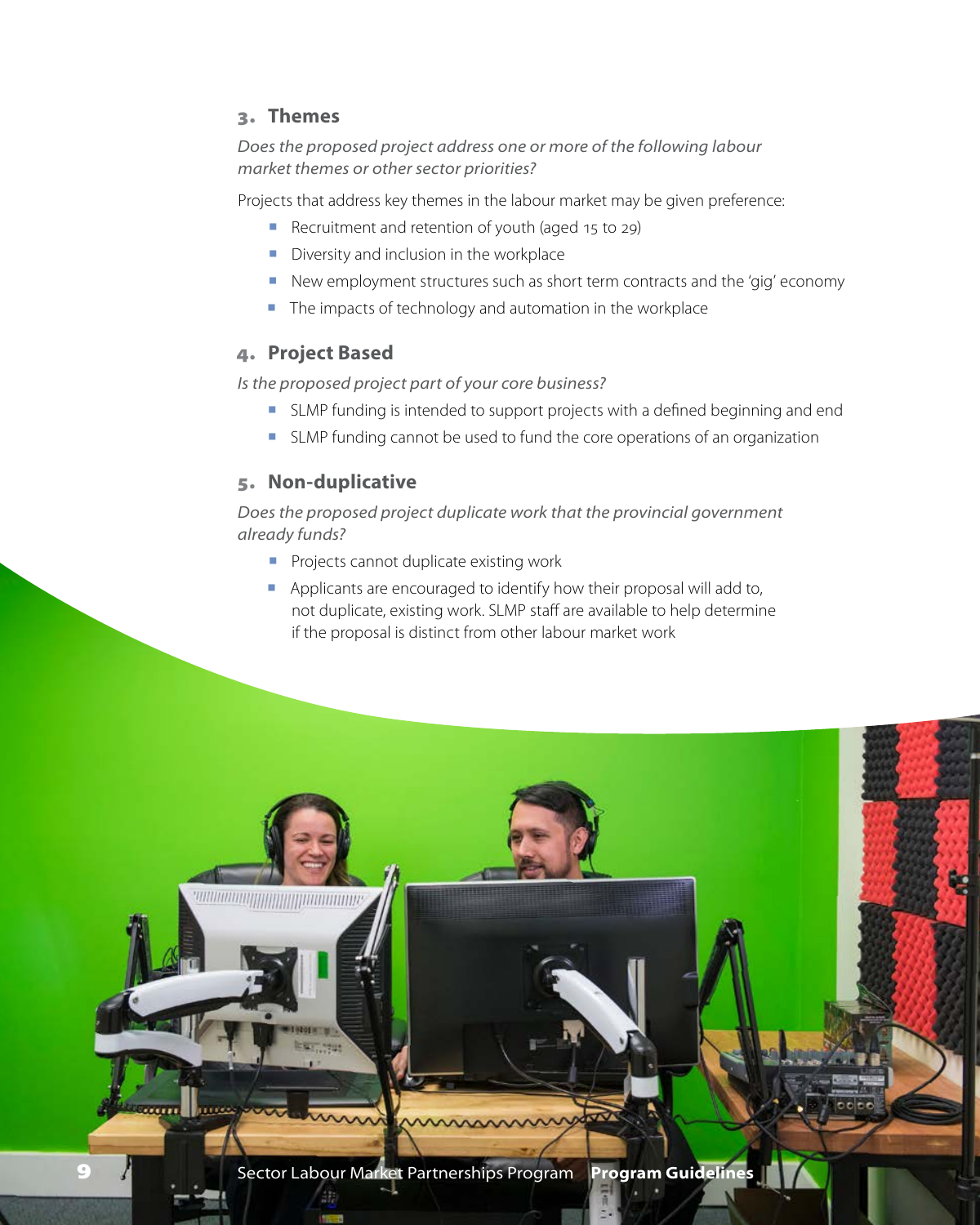# <span id="page-13-0"></span>**ROLES AND RESPONSIBILITIES**

Successful SLMP projects involve different parties with different roles and responsibilities.

#### **Ministry of Advanced Education, Skills and Training (AEST)**

As the administrator of the SLMP program, AEST is responsible for ensuring that all funded projects comply with the Canada-BC Labour Market Development Agreement, the SLMP program guidelines and priorities, and provincial financial policies.

#### **SLMP Program Managers**

An SLMP Program Manager (PM) will be assigned to each project. The PM will collaborate with applicants to develop effective relationships; discuss the program and project; work through the proposal process; negotiate contracts and support project development and completion. PMs will also function as a liaison with partner ministries potentially affected by the project, and will discuss with applicants funding and other program opportunities that may support proposal objectives.

 If a new PM is assigned to a contract due to staff turnover, we will endeavour to make the transition to a new PM seamless.

#### **Contract Holders**

The SLMP Program is delivered through a legally binding contract between the Province and the contract holder. The contract holder must ensure that a Governance Committee, broadly representing the sector, is brought together to provide oversight on project direction, and to review and approve deliverables.

#### **Governance Committee**

Project oversight is provided by a Governance Committee or equivalent. Committees are usually made up of individuals identified as leaders or experts in their sector, with knowledge of workforce issues and, potentially, representatives of impacted populations.

Governance Committee members provide advice and support decision-making on project direction and delivery, as well as review and endorse project deliverables before they are provided to the Province.

SLMP staff are available to help develop a Governance Committee if requested.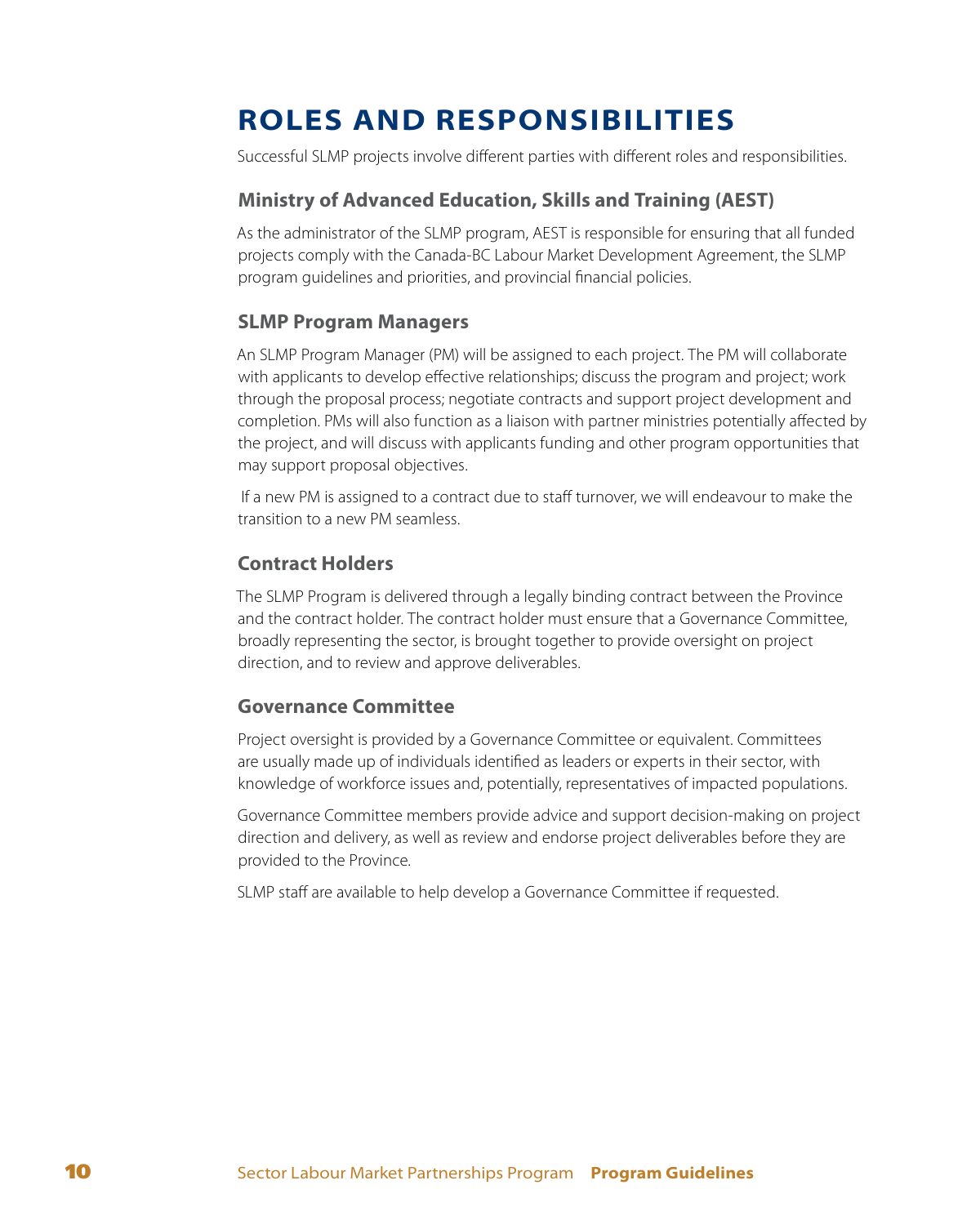#### **Indigenous Elders, Knowledge Keepers and Advisors**

The active participation of Indigenous Elders, Knowledge Keepers and Advisors in guiding projects is welcomed.

Projects of importance to Indigenous people may actively invite the involvement of Elders, Knowledge Keepers and /or Indigenous Advisors to offer guidance to the Governance Committee.

SLMP staff are available to discuss approaches to build relationships and respectfully engage with Elders and Indigenous advisors in a way that promotes cultural safety and respect.

### **Stakeholders**

Stakeholders are parties that are inherently interested and involved in a sector's workforce issues. Stakeholders may include sector organizations, employers, employees, potential employees, government representatives, academics and others. Stakeholders contribute to engagement, research and other project activities and are not formally part of the project's Governance Committee.

#### **Sub-contractors**

SLMP projects often involve sub-contracting researchers, project managers, facilitators, communication professionals and consultants. Sub-contractors report directly to the contract holder through the Governance Committee. Sub-contractors do not report to the Province.

Due care needs to be taken to ensure sub-contractors have the skills and competencies needed to complete the work identified. Contract holders are encouraged to undertake a fair, accountable and transparent procurement process for any purchase of goods or services, in line with the value of the proposed work.

SLMP staff is available to discuss sub-contracting approaches if needed.